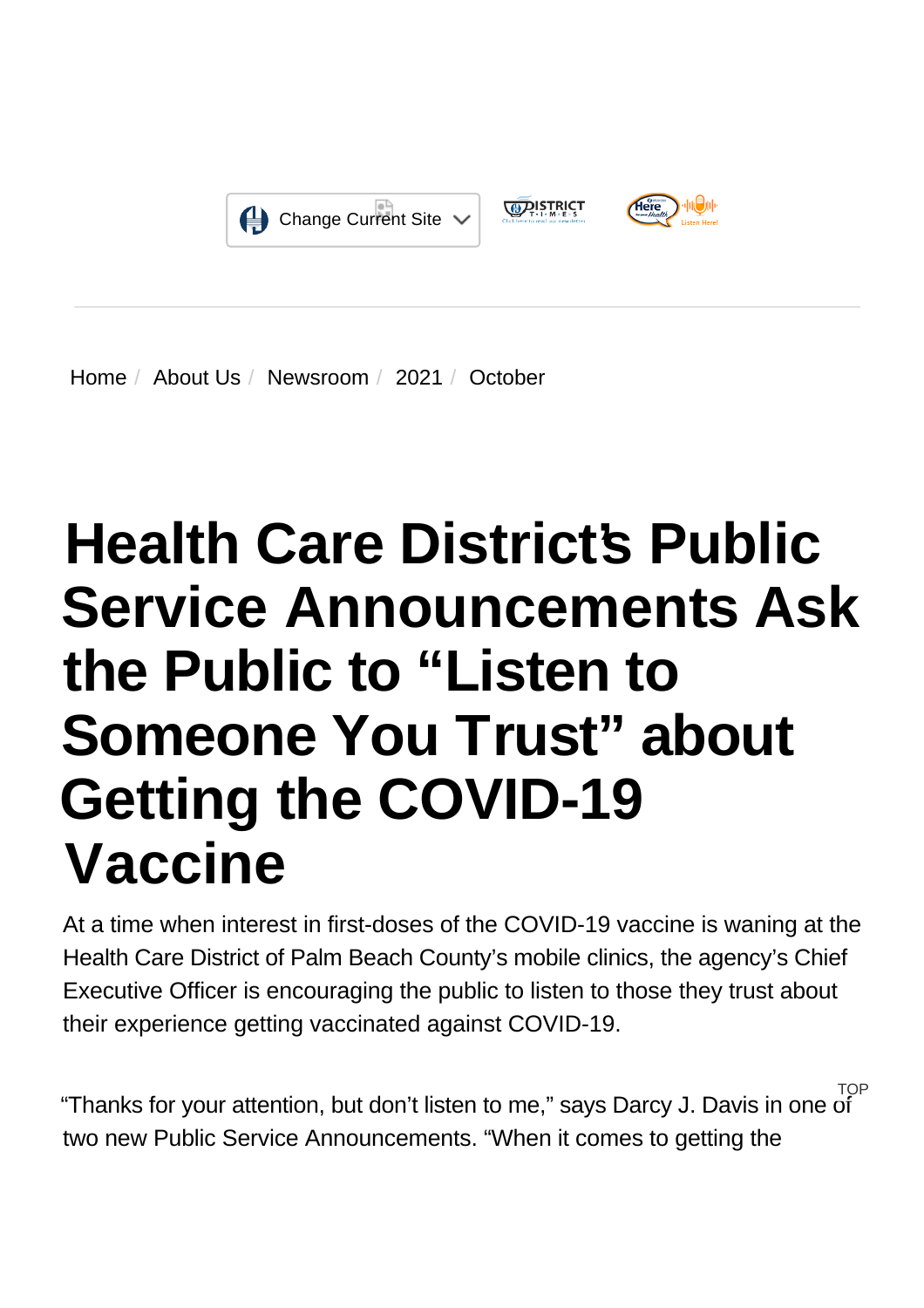COVID-19 vaccine, listen to someone you trust. Ask that person what convinced them to get vaccinated. Come to one of our mobile vaccine sites. Talk to our medical providers. We understand your fears and concerns. We know they're real. And we're here to listen. No pressure. We'll help arm you with the facts so you can make the choice that's right for you."

A second PSA features Charmaine Chibar, MD, Medical Director for the Health Care District's School Health Program and Pediatrics Director for the C. L. Brumback Primary Care Clinics.

"As a pediatrician, I recommend parents get their eligible kids vaccinated against COVID-19," Dr. Chibar says in the PSA. "The vaccine protects us from getting very sick. And it safeguards those under 12 who are too young to be vaccinated. So, get the shot for yourself and for the kids who can't."

The PSA includes children who say, "Do it for me." Both PSAs are recorded in Spanish by Sandra Warren, MD, MPH and in Creole by Duclos Dessalines, MD, physicians who care for adult and pediatric patients at the C. L. Brumback Primary Care Clinics.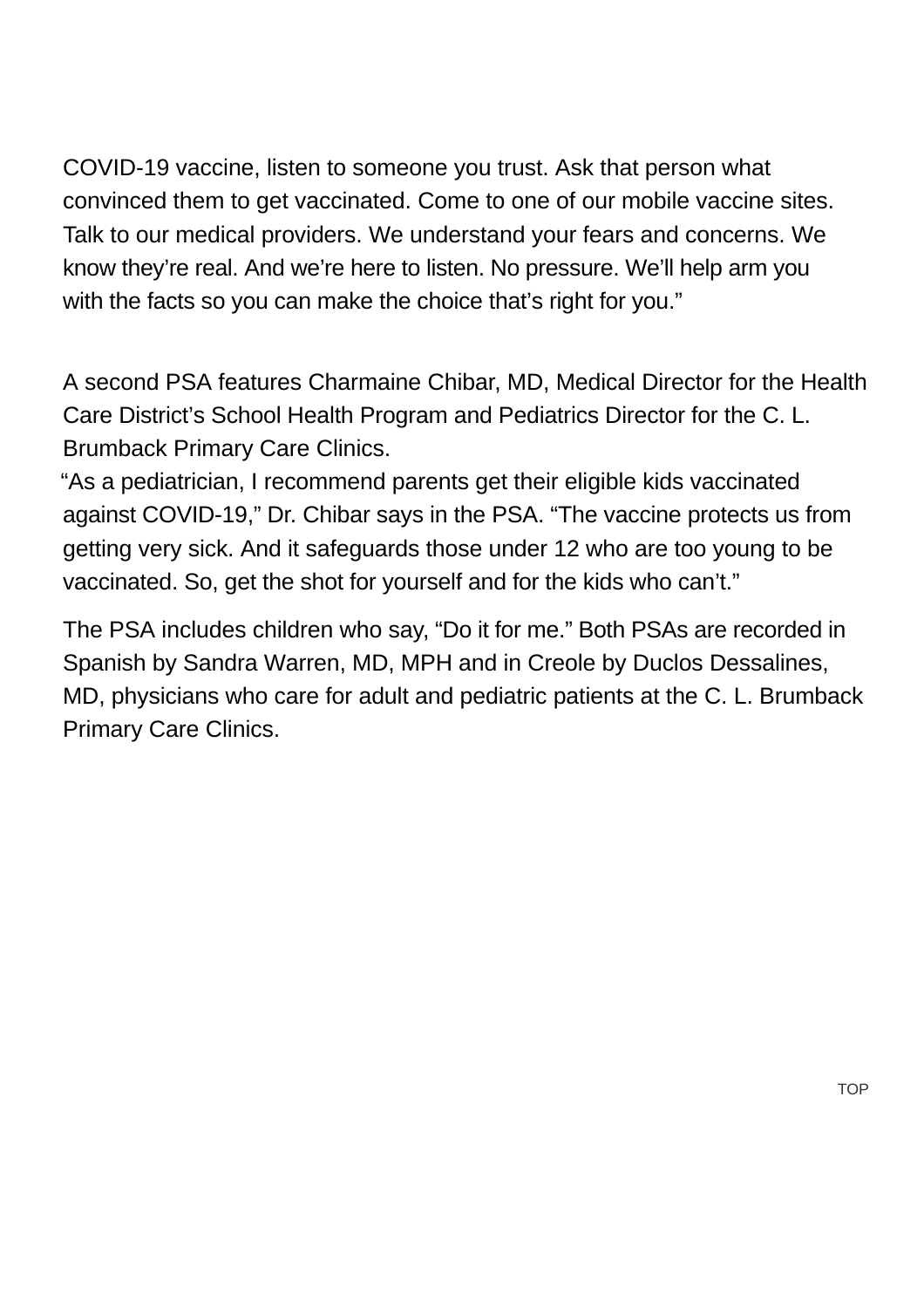## An error occurred.

Try watching this video on www.youtube.com, or enable JavaScript if it is disabled in your browser.

Watch Darcy's 30-second PSA "Ask Someone You Trust" [here,](http://https//www.youtube.com/watch?v=an0mq9dBhNs) Dr. Warren's one-minute version in Spanish [here a](http://https//www.youtube.com/watch?v=tea6MxjpD-4)nd Dr. Dessalines' one-minute version in Creole [here.](http://https//www.youtube.com/watch?v=eoUPmzY9P6U) You can watch Dr. Chibar's 30-second PSA "Get Vaccinated for the Kids who Can't" [here,](http://https//www.youtube.com/watch?v=sye6BGpwHHk) the 40-second Spanish version [here a](http://https//www.youtube.com/watch?v=dgHgWfQi4hU)nd one-minute Creole PSA [here.](http://https//www.youtube.com/watch?v=hpOH4Q6FGsk)

Since December of 2020, the Health Care District has provided over 220,000 COVID-19 vaccinations countywide. The Health Care District is offering adults and children as young as 12 years of age free, walk-up COVID-19 vaccinations at the Health Care District of Palm Beach County's mobile clinic sites. To find the closest site, visi[t www.hcdpbc.org](http://http//www.hcdpbc.org/) and click the blue COVID-19 Information Center button. No appointment is needed. Individuals 12 to 17 years old must be with a parent or a guardian to be vaccinated. The mobile clinic vaccination schedule for the coming week is listed below.

**TOP**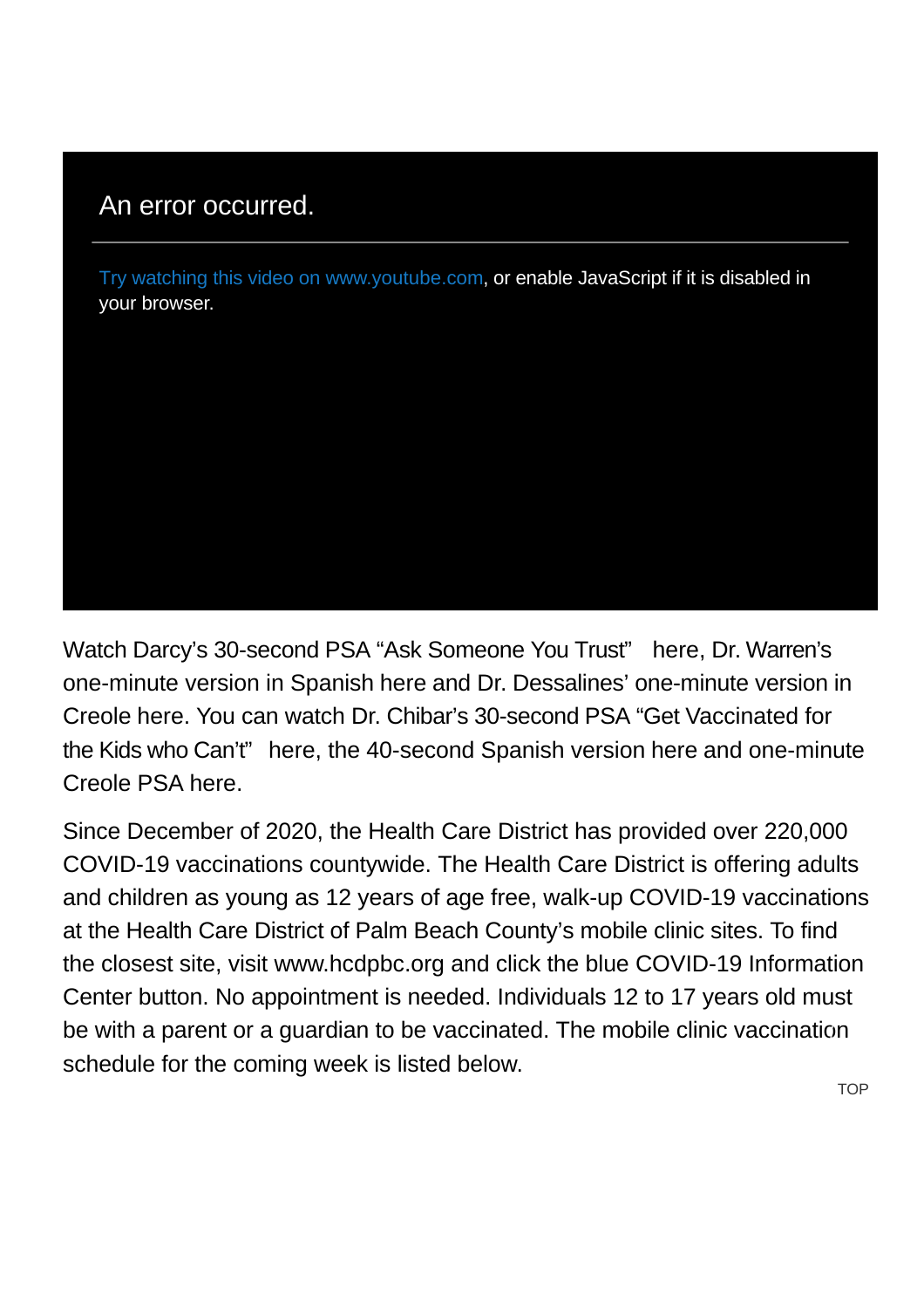| <b>DATE</b>                                                                                                        | <b>TIME</b> | <b>LOCATION</b>                                                                                                                                                            | $1^{st}$ , $2^{nd}$ &<br><b>Pfizer-only</b><br>3rd<br><b>DOSES</b> | <b>VACCINE</b><br><b>BRAND</b>                | <b>AGES</b>                                   |                   |
|--------------------------------------------------------------------------------------------------------------------|-------------|----------------------------------------------------------------------------------------------------------------------------------------------------------------------------|--------------------------------------------------------------------|-----------------------------------------------|-----------------------------------------------|-------------------|
| <b>Monday - Friday,</b><br>through and<br>including October 4pm<br>29 <sup>th</sup>                                | 9am         | <b>Lantana Clinic Parking</b><br>$-Lot$<br>1250 Southwinds Drive<br>Lantana, FL 33462                                                                                      | $1^{st}$ , $2^{nd}$ &<br>Pfizer-only<br>3 <sup>rd</sup> doses      | Pfizer &<br>Janssen<br>(Johnson &<br>Johnson) | 12 and<br>up<br>(12 to 17)<br>Pfizer<br>only) |                   |
| <b>Saturday, October</b><br>23 <sup>rd</sup> through and 12pm<br>including Sunday, 7pm<br>October 31 <sup>st</sup> |             | <b>Vote and Vax Electoral</b><br><b>Primaries</b><br><b>Palm Beach State</b><br>College<br>- Loxahatchee Campus<br>15845 Southern Blvd.<br>Loxahatchee Groves, FL<br>33470 | $1st$ 2 <sup>nd</sup><br>&<br>3 <sup>rd</sup> doses                | Pfizer                                        | 12<br>up                                      | and               |
| <b>Saturday, October</b><br>23 <sup>rd</sup> through and 12pm<br>including Sunday, 7pm<br>October 31 <sup>st</sup> |             | <b>Vote and Vax Electoral</b><br><b>Primaries</b><br><b>Belle Glade Library</b><br>725 NW 4th St.<br>Belle Glade, FL 33430                                                 | $1^{st}$ , $2^{nd}$ &<br>3 <sup>rd</sup> doses                     | Pfizer                                        | 12<br>up                                      | and<br><b>TOP</b> |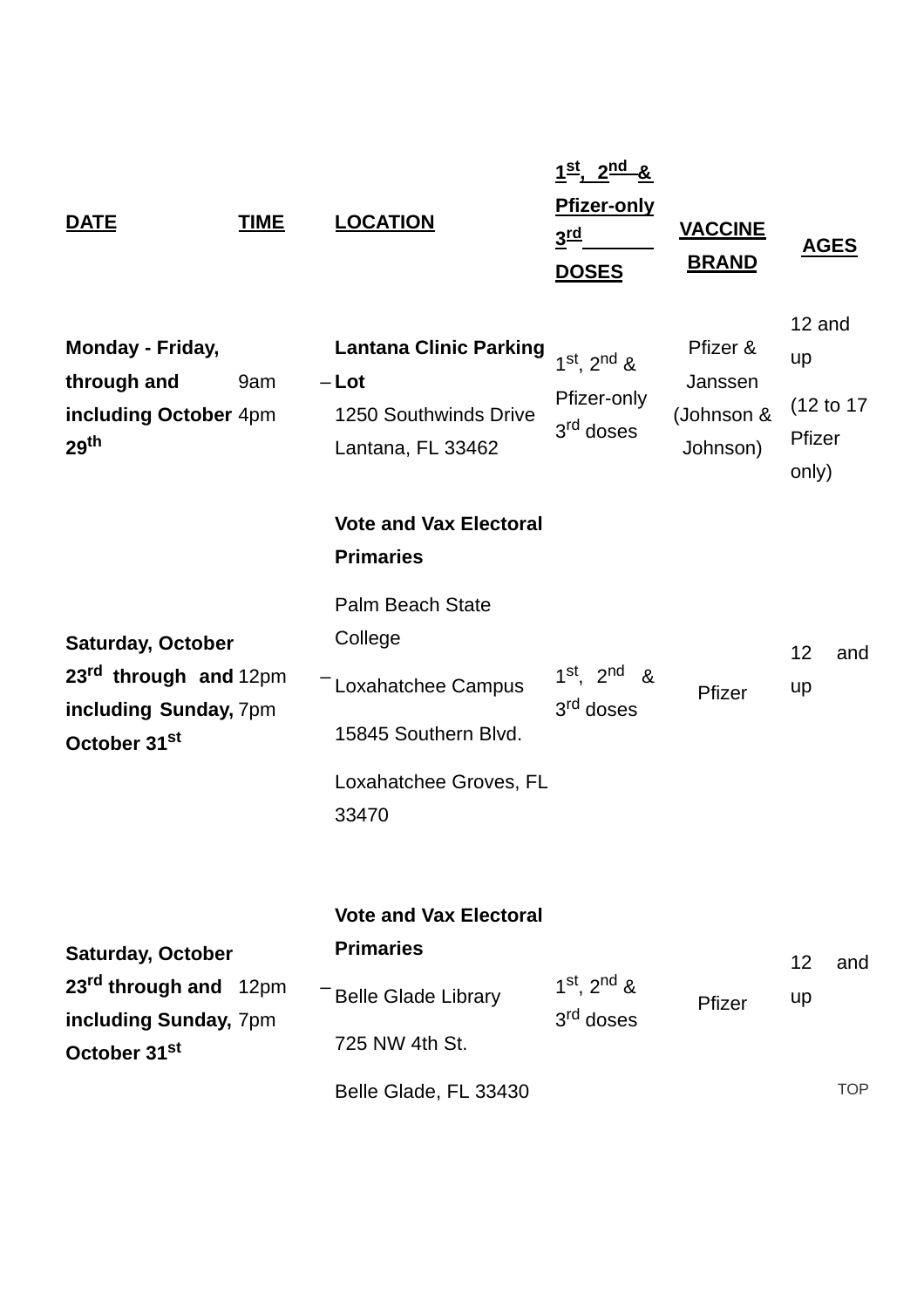#### **Gospel Fest**

| Saturday, Oct.<br>23 <sup>rd</sup> |               | 12pm<br>7pm | <b>Belle Glade Loading</b><br>Ramp<br>524 SW Ave. D<br>Belle Glade, FL, 33430 | $1^{st}$ , $2^{nd}$ &<br>3 <sup>rd</sup> doses | Pfizer | 12 <sub>2</sub><br>up | and |
|------------------------------------|---------------|-------------|-------------------------------------------------------------------------------|------------------------------------------------|--------|-----------------------|-----|
|                                    |               |             | Get Your 3 V's                                                                |                                                |        |                       |     |
| Sunday,<br>24 <sup>th</sup>        | October 11am- |             | <b>University Preparatory</b><br>Academy                                      | $1^{st}$ , $2^{nd}$ &<br>3 <sup>rd</sup> doses | Pfizer | 12 <sub>2</sub><br>up | and |
|                                    |               | 4pm         | 2101 N. Australian Ave.                                                       |                                                |        |                       |     |
|                                    |               |             | West Palm Beach, FL<br>33407                                                  |                                                |        |                       |     |

The Health Care District is also offering third doses of the Pfizer COVID-19 vaccine per [CDC guidelines](http://https//www.cdc.gov/coronavirus/2019-ncov/vaccines/booster-shot.html) for eligible individuals 18 years and older who present their COVID-19 Vaccination Record Card showing they received two previous Pfizer doses.

The Health Care District provides COVID-19 vaccinations to patients during regular doctors' office visits at all of the nine C. L. Brumback Primary Care Clinic sites across the county, which are located in areas of need. Appointments can be made by calling 561-642-1000.

#### **– end –**

## **About the Health Care District**

The Health Care District of Palm Beach County provides primary medical care

**TOP**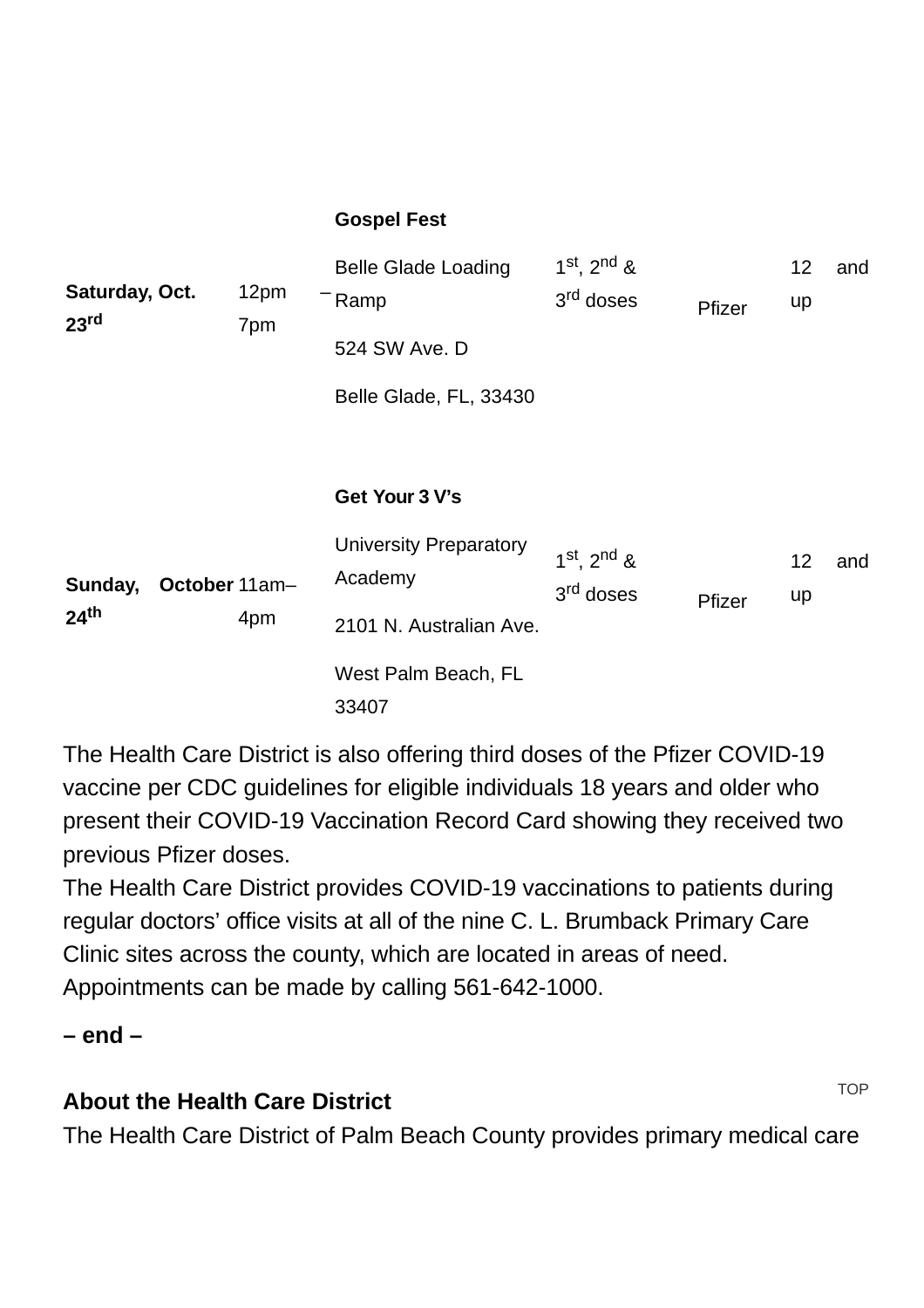and dental services for adults and children at the C. L. Brumback Primary Care Clinics, a coordinated and lifesaving Trauma System that includes two FAA-certified Trauma Hawk air ambulances, registered nurses in nearly 170 public schools, short and long-term skilled nursing at the Edward J. Healey Rehabilitation and Nursing Center in Riviera Beach, and acute care at its teaching hospital, Lakeside Medical Center, which is accredited by The Joint Commission and serves the rural Glades' communities.

### **About the C. L. Brumback Primary Care Clinics**

This project is supported by the Health Resources and Services Administration (HRSA) of the U.S. Department of Health and Human Services (HHS) under grant number H80CS25684 for Health Center Cluster in the award amount of \$7,111,563. Of the total project, 81.9% is financed with nongovernmental sources. This information or content and conclusions are those of the author and should not be construed as the official position or policy of, nor should any endorsements be inferred by HRSA, HHS or the U.S. Government. The C. L. Brumback Primary Care Clinics were granted Federal Tort Claims Act (FTCA) deeming status effective January 1, 2021.

Support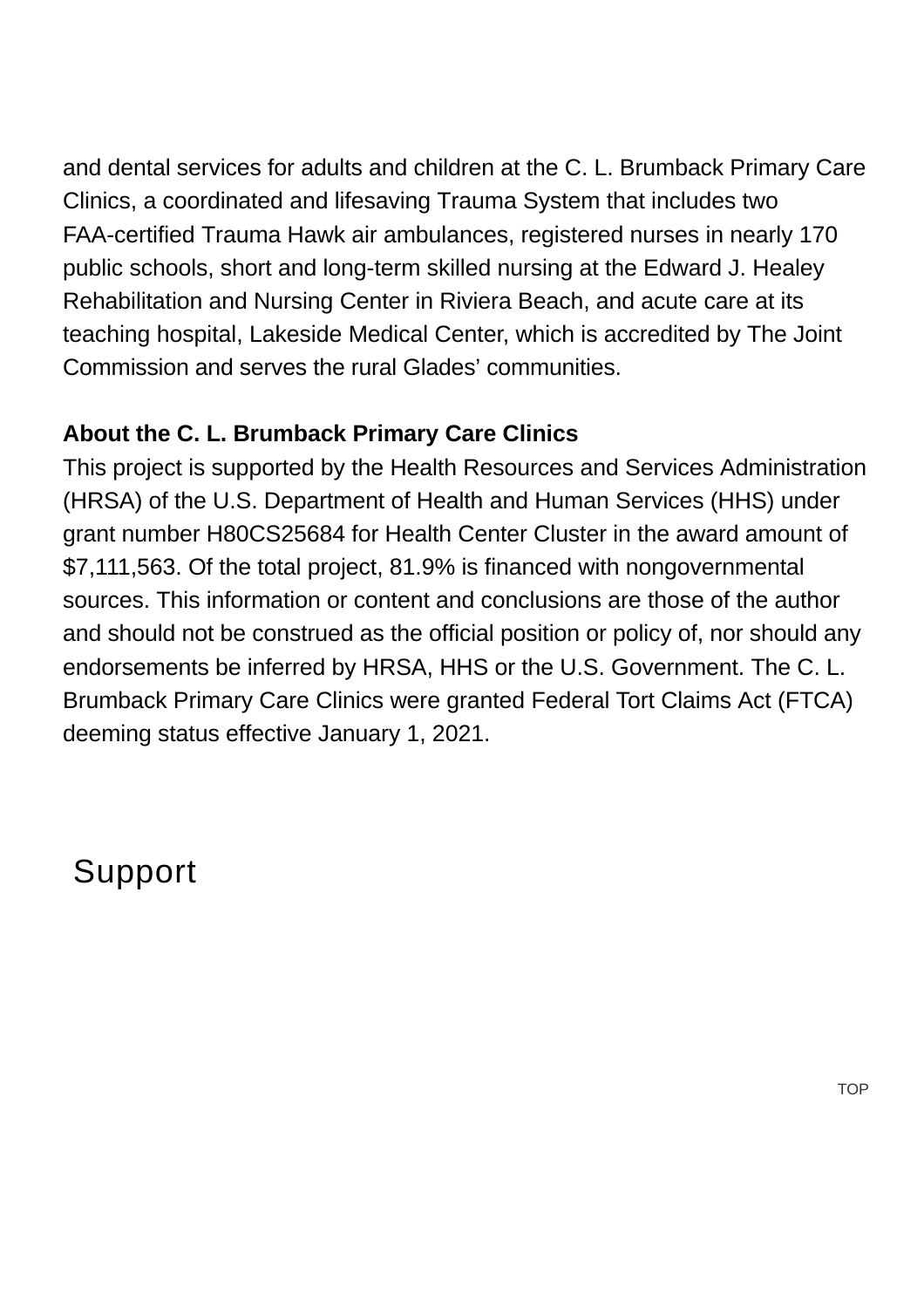[Notice of Privacy Practices \(PDF\)](https://www.hcdpbc.org/ArticleDocuments/224/Notice%20of%20Privacy%20Practices.pdf.aspx) [Privacy Policy & Disclaimer](https://www.hcdpbc.org/resources/compliance#privacy-policy-and-disclaimer) [Non-discrimination Notice](https://www.hcdpbc.org/resources/compliance#non-discrimination-notice) [ADA Notice](https://www.hcdpbc.org/resources/compliance#ada-notice) [Department of Transportation Notice](https://www.hcdpbc.org/resources/compliance#faa) [Hospital Price Transparency](https://www.hcdpbc.org/for-patients/hospital/billing-financial-assistance) [Employee Access Center](https://eac.hcdpbc.org/EAC51/Login.aspx)

## **Compliance**

## **Compliance Hotline: 1-866-633-7233**

[Compliance Page](https://www.hcdpbc.org/resources/compliance)

## Public Meetings

[see all meetings](https://www.hcdpbc.org/resources/public-meetings)

### [Medical Executive Committee](https://www.hcdpbc.org/EventViewTrainingDetails.aspx?Bck=Y&EventID=473&m=0|0&DisplayType=C)

**Date:** July 11, 2022

#### **Location:**

In-Person & Zoom Meeting - SEE MEETING DETAILS INCLUDED.

Lakeside Medical Center [39200 Hooker Highway](https://www.google.com/maps?f=l&hl=en&q=39200+Hooker+Highway%2c+Belle+Glade%2c+Florida+33430) Belle Glade, FL 33430

## **Notices**

[MedData Breach 3-24-21 \(PDF\)](https://www.hcdpbc.org/ArticleDocuments/708/Med-Data%20Press%20Release%20Media%20Notice%203_29_2021.pdf.aspx)